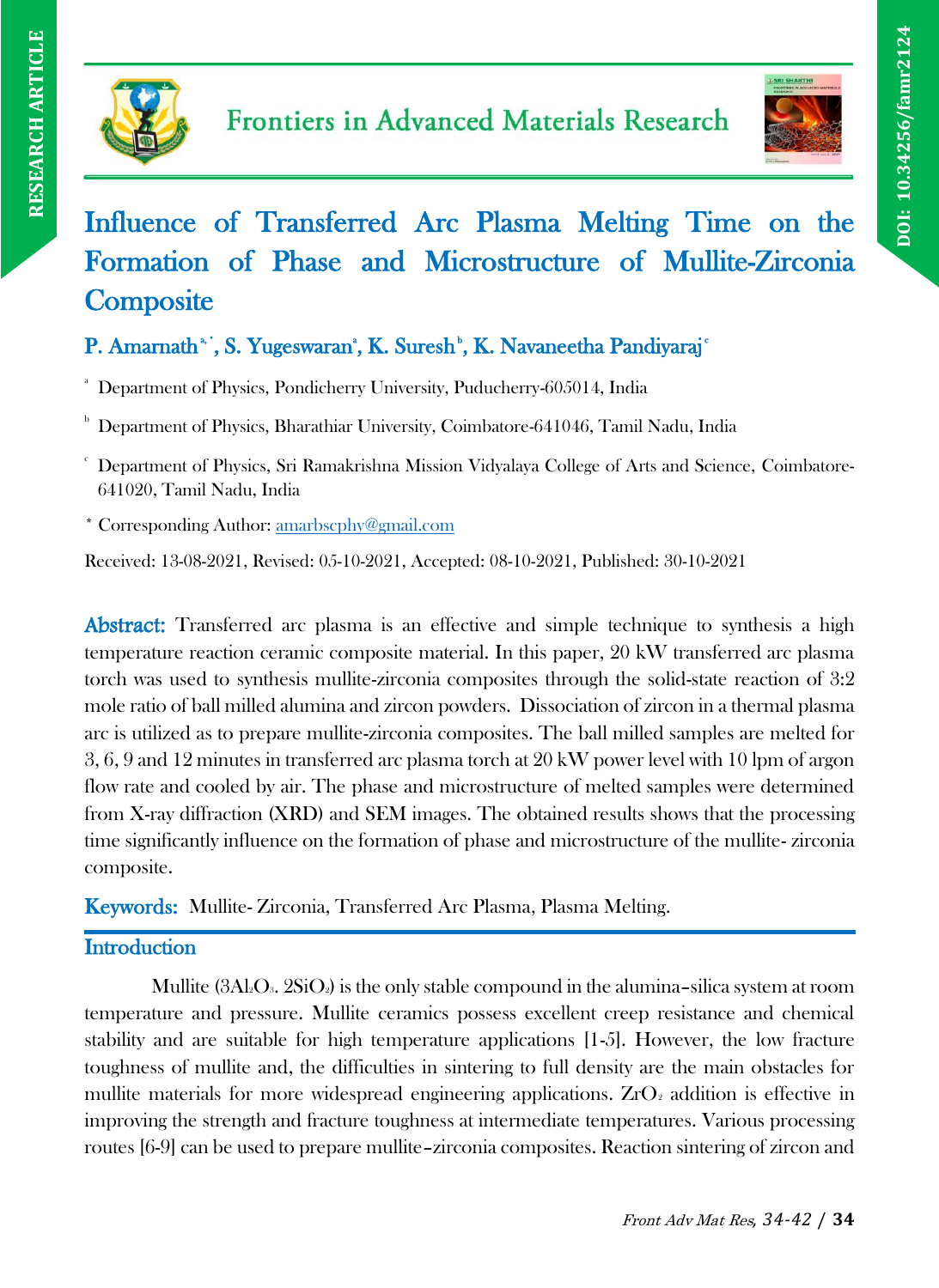alumina is a relatively simple and inexpensive route to obtain homogeneous mullite-zirconia composite with enhanced mechanical properties. However, it's required very high temperature, so we need to develop a high temperature medium with controllable parameters. Regarding the above purpose transferred arc plasma (TAP) torch is a one of the simple and cost-effective tools for high temperature ceramic reactions. In the present investigation, methods for synthesis of mullite-zirconia composite based on transferred arc plasma melting of alumina and zircon mixtures has been proposed and the influence of melting time was studied.

# Experimental set up and procedures

In this experiment 20 kW transferred arc plasma torch (Ion Arc Technologies Pvt. Ltd., India) used for melting purpose. The schematic diagram of the melting torch is shown in Figure.1. The torch consists cylindrical well in a graphite lot, which is the anode (100 mm height and 70 mm outer diameter). The cathode is made of graphite rod 250 mm long and 50 mm diameter. Its end tapers to a conical shape for better electron emission. The cathode is enclosed in a hollow brass cylinder and provisions are made for water circulating (for cooling) and gas flow. The system has multiple inlets for plasma gas at the cathode end.



Figure 1. Schematic diagram of the transferred arc plasma melting torch.

The materials used in this study were relatively pure, commercial grade zircon sand (>98 % ZrSiO4, Ion Arc Technologies pvt.ltd, India) and alumina (99% Al 2O3 Loba Chemical Pvt. India). The average particle sizes of the rawZrSiO4 and Al<sub>2</sub>O<sub>3</sub> powders were 75-100  $\mu$ m and 30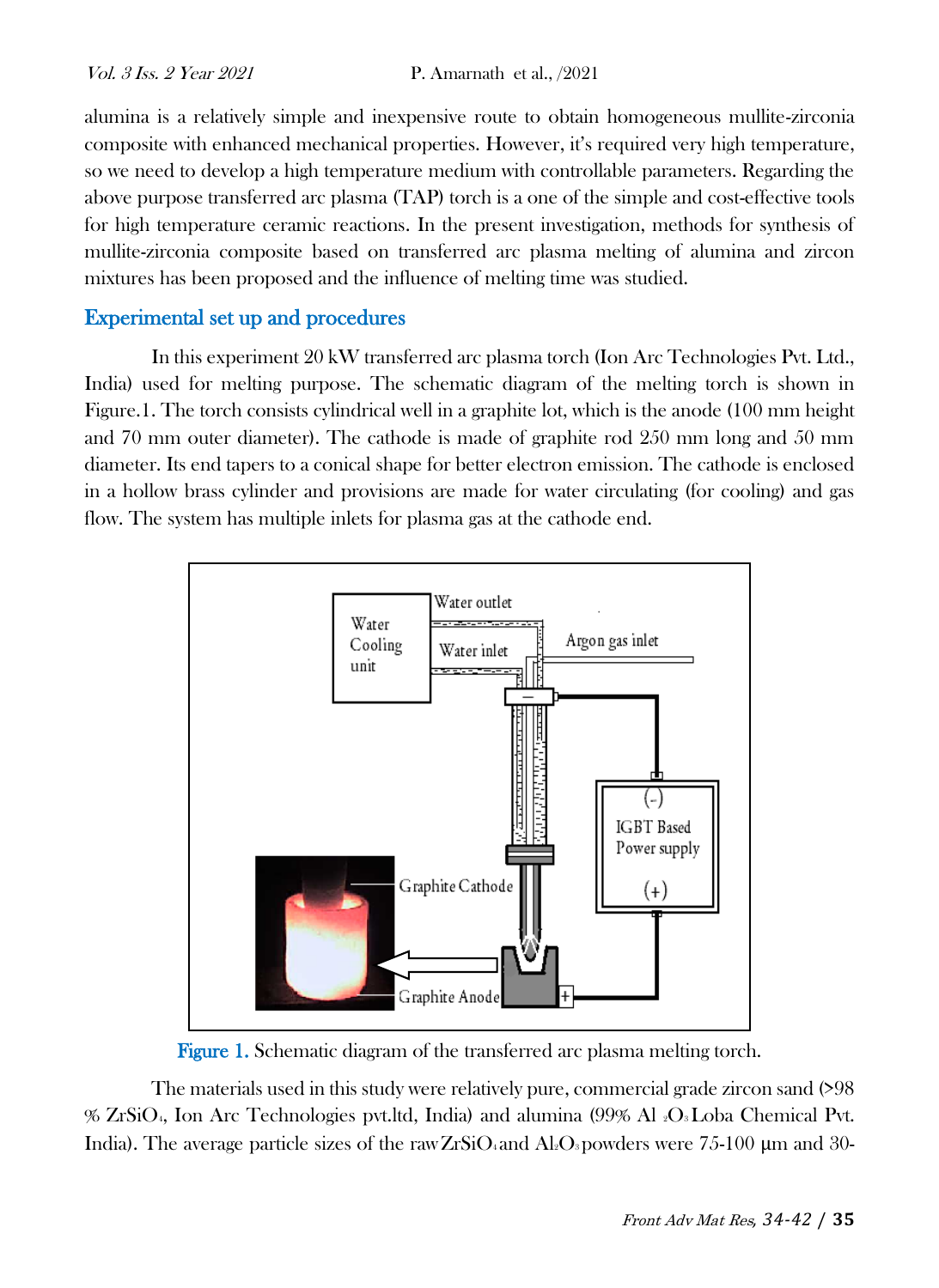50 μm respectively. The Al<sub>2</sub>O<sub>3</sub>-ZrSiO<sub>4</sub> powders with 3:2 molar ratio was milled with Corundum ball milling media using the Planetary Mill (Insmart, India). The powder to ball ratio was kept to 1:10 by weight. The bowl was put on the mill and rotated at the speed of 200 rpm for 4 h. The composition of the sample for alumina-zirconia composite is given by the following reaction:

#### $2ZrSiO_4 + 3Al_2O_3 \rightarrow 2ZrO_2 + 3Al_2O_3$ .  $2SiO_2$

The milled powder was then melted in 20 kW transferred arc plasma torch (TAP) at 3, 6, 9 and 12 minutes with 10 lpm argon gas flow rate by open atmosphere. Then the melted samples were cooled by open air. X-ray diffraction (XRD) analysis of the melted samples was performed using an PW Philips type diffractometer with  $Cu-K\alpha$  radiation. The microstructures of the melted samples are studied by the Philips XL40 type scanning electron microscope (SEM).

#### Results and discussions

Figure. 2 (a-d) shows the XRD pattern of transferred arc plasma melted mullite-zirconia composites with different melting time. Interestingly, in addition to the mullite peaks, a monoclinic phase zirconia and zircon peaks are present in 3-minute melted samples. Appearance of zircon peaks may due to the insufficient temperature of plasma arc reactor for complete dissociation. Furthermore, traceable amount of quartz peaks appears along with mullite and monoclinic zirconia peaks in 6-minute melted sample (Figure. 2. b). Meanwhile, the expected mullite and the monoclinic zirconia phase appears in 9 and 12 minutes of transferred arc melted samples. Observed results clearly reveal that the short melting time of transferred arc plasma torch is not enough for complete mullite-zirconia composite formations. Moreover, the tetragonal phase zirconia did not appear in any samples which treated in transferred arc plasma due to the presence of  $SiO<sub>2</sub>$  in the reaction system [10, 11].

Figure. 3 (a- d) shows the SEM images of transferred arc plasma melted mullite-zirconia composite with different melting time. The mullite-zirconia composites appear in different microstructure with respect to melting time. The star shaped zirconia and needle shaped mullite whiskers appear in samples melted for 3- minute (Figure 3. a). Meantime, the sample meted at 6-minute consist of flower shaped zirconia embedded in mullite needles occur. (Figure. 3. b). Further increasing the melting time from 6 to 9 and 12 minutes, flower shaped zirconia transform to a square shaped structure with uniform array of lines (Figure.  $3 \text{ c} \& \text{ d}$ ). This results clearly shows that the melting time strongly influence the formation of microstructure in mullite-zirconia composites. The EDS spectrum of the melted samples (Figure.4) confirmed that the arrays of white lines are zirconia and the dark colored needles are mullite.

In general,  $ZrO_2$  and amorphous  $SiO_2$  were formed due to  $ZrSiO_4$  dissociation, and  $ZrO_2$ particles were immersed in the amorphous  $SiO_2$  matrix, which  $SiO_2$  stabilized  $ZrO_2$  as t-ZrO<sub>2</sub> phase. Meantime, at high temperatures, the amorphous  $SiO<sub>2</sub>$  was finally consumed to form mullite, losing the ability to stabilize  $ZrO_2$ . Hence, the  $ZrO_2$  which obtained at high temperatures thermal plasma melting process preferred to be monoclinic phase  $(m-ZrO<sub>2</sub>)$ .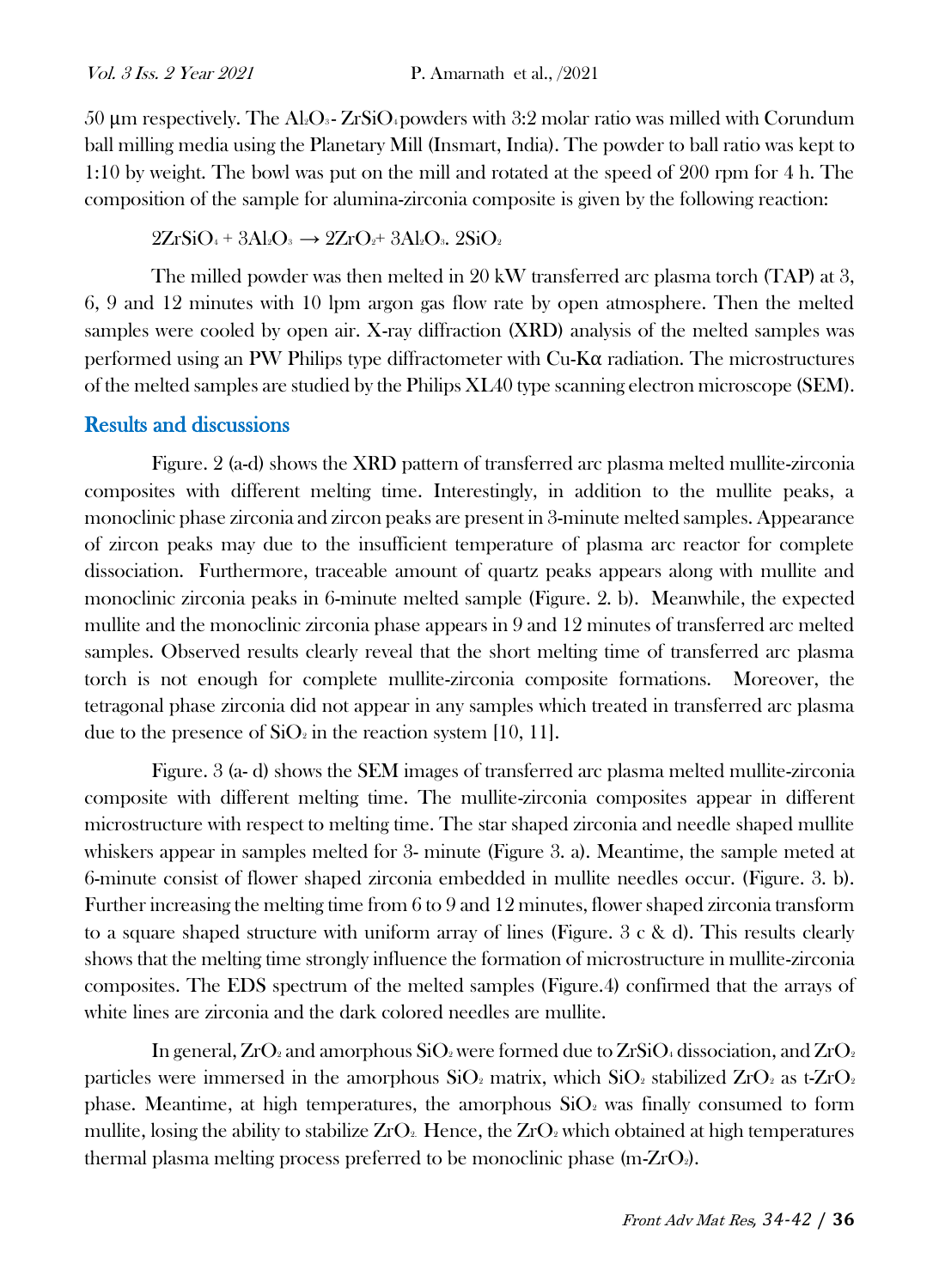

Figure 3 Microstructure and corresponding enlarged view of transferred arc plasma melted mullite-zirconia composite, a) 3 minutes, b) 6 minutes, c) 9 minutes, d) 12 minutes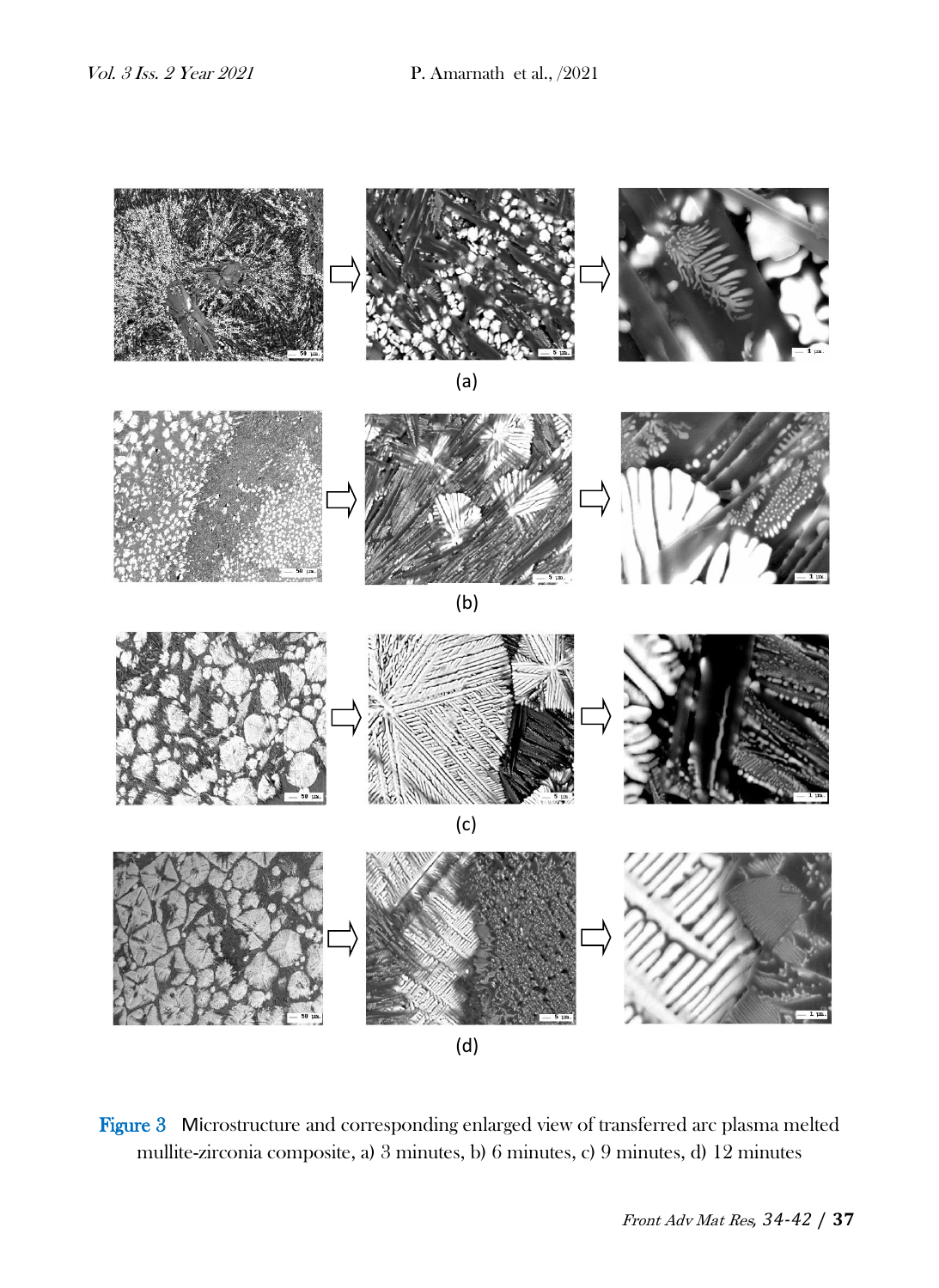

Figure 4. EDS Spectrum of the transferred arc plasma melted mullite-zirconia composite



Figure 2 XRD pattern of transferred arc plasma melted mullite-zirconia composite a) 3 minutes, b) 6 minutes, c) 9 minutes, d) 12 minutes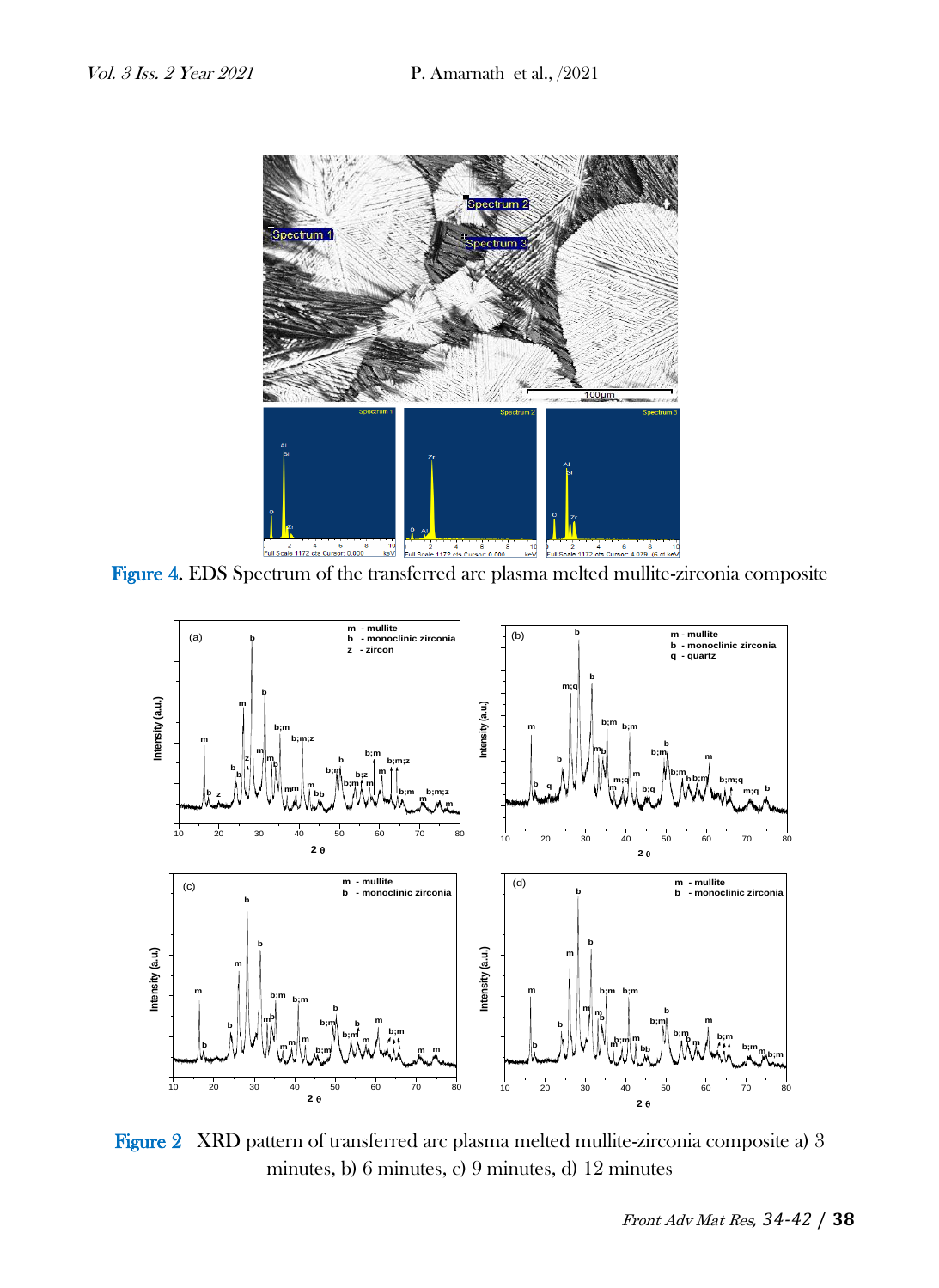In addition to that,  $ZrO_2$  phase transformation is subjected to a particle size effect; a larger particle size enhances the t-ZrO<sub>2</sub>  $\rightarrow$  m-ZrO<sub>2</sub> transformation on cooling. Herein, the high temperature thermal plasma reaction followed by normal cooling,  $ZrO<sub>2</sub>$  grains would grow uniformly larger with increase in melting time, and larger  $ZrO<sub>2</sub>$  grains easily converted to m- $ZrO<sub>2</sub>$ phase when cooled down to room temperature. These considerations can reasonably explain the phase change of  $ZrO<sub>2</sub>$  during the reaction although the exact reasons are not very clear. Mullite formation has been described by interdiffusion of aluminum and silicon ionic species or nucleation and growth mechanism within the alumina/silica interfaces. According to the above stated mechanisms of mullite formation, in the present system might follow the interdiffusion of aluminum and silicon ionic species because of high temperature of transferred arc plasma. During the melting, the zircon dissociation began at melting and formed amorphous  $SiO<sub>2</sub>$ . The amorphous  $SiO<sub>2</sub>$  formed softened with increasing temperature, then penetrated into the Al<sub>2</sub>O<sub>3</sub> agglomerates and dissolved the  $Al_2O_3$  to form an amorphous aluminosilicate phase. Mullite nucleating will occur when the concentration of alumina in the amorphous phase exceeds the critical nucleation concentration (CNC) or when the liquid structure becomes saturated with mullite.



Mullite formation is more complex in the reaction sintering of  $Al_2O_3$ -ZrSiO<sub>4</sub> mixtures because it involves a solid-state dissociation of zircon compared to those  $Al_2O_3-SiO_2$  reaction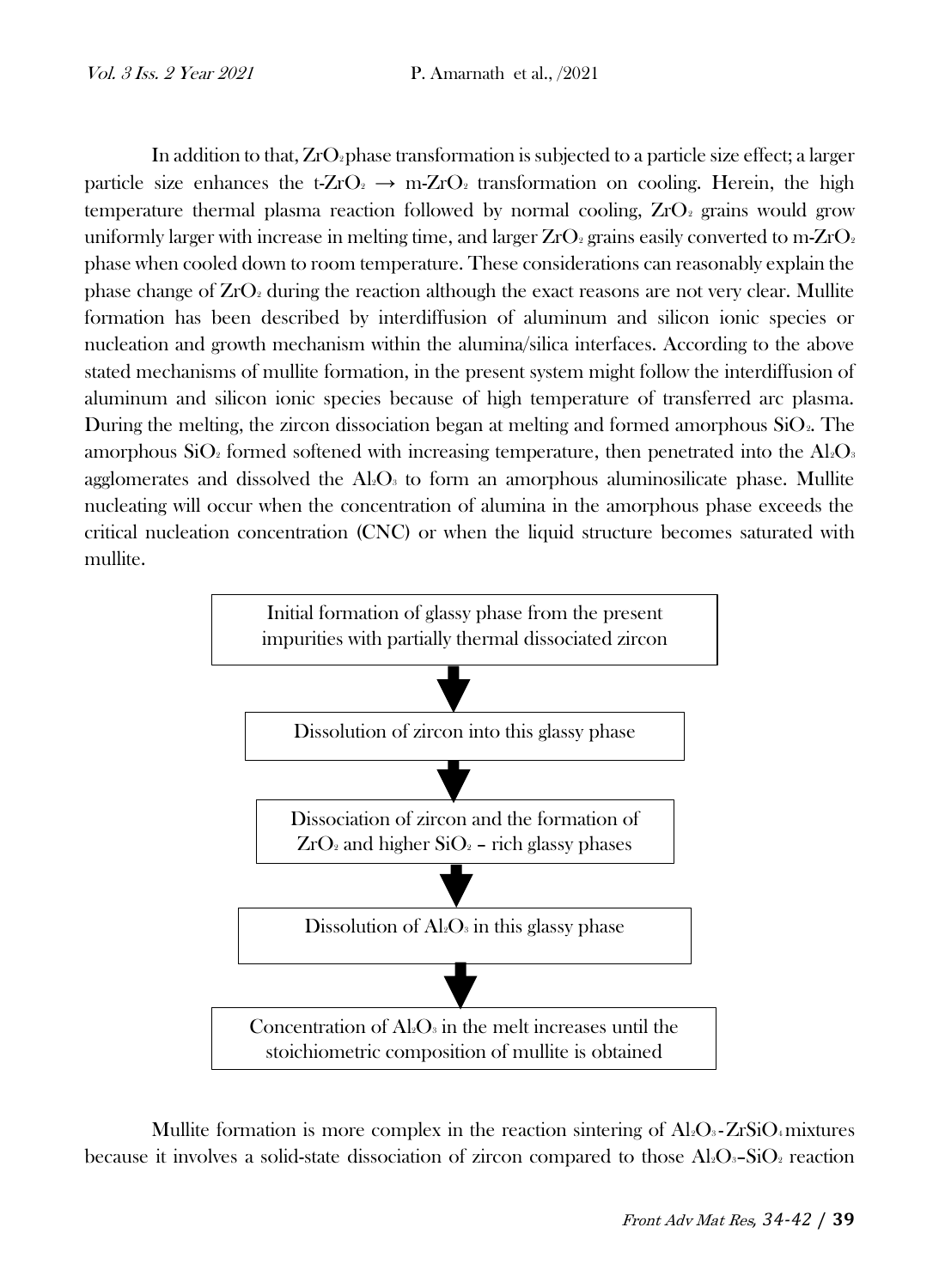systems. The processes involved on the formation and growth of mullite grain can be expressed in following flow pattern. Since the understanding of actual rection mechanism of  $Al_2O_3$ - ZrSiO<sub>4</sub> system under high temperature process involves high degree of complexity, the proposed mechanism of mullite growth here is only a reasonable hypothesis and needs to be confirmed by further

Much attention has been always given to the formation of mullite in the  $Al_2O_3$  -  $SiO_2$ binary system because of its great importance, and several mechanisms of mullite formation have been proposed [12-14] However, probably due to the complexity of  $Al_2O_3$ - ZrSiO<sub>4</sub> system, in which zircon, alumina, zirconia and pores are simultaneously present during reactions, the solidstate reaction concerning the formation of mullite has not been intensively documented. Mullite formation is more complex in the reaction sintering of  $ZrSiO<sub>4</sub>$ -Al $O<sub>3</sub>$  mixtures because it involves a solid-state dissociation of zircon compared to those simple  $Al_2O_3-SiO_2$  reaction systems. In  $ZrO<sub>2</sub>$ –SiO<sub>2</sub> phase diagrams [15, 16], it was shown that  $ZrSiO<sub>4</sub>$  dissociation occurred above 1600ºC.

# **Conclusion**

Mullite-zirconia composite was synthesized by 20 kW transferred arc plasma torch at different melting time. The processed mullite-zirconia composites phase was identified by XRD and the structural morphology can be identified by SEM images. The results show that increasing the melting time strongly affects the microstructure and reduce the zircon percentage. The uniform alignment of zirconia, mullite grains increases with increasing the melting time. Further research is needed to correlate the operating parameters and microstructure formation of mullite and mullite-zirconia composites.

### **References**

- [1] H. Schneider, E. Eberhard, Thermal Expansion of Mullite, Journal of the American Ceramic Society, 73 (1990) 2073-2076. [https://doi.org/10.1111/j.1151-](https://doi.org/10.1111/j.1151-2916.1990.tb05270.x) [2916.1990.tb05270.x](https://doi.org/10.1111/j.1151-2916.1990.tb05270.x)
- [2] I.A. Aksay, D.M. Dabbs, M. Sarikaya, Mullite for Structural, Electronic, and Optical Applications, Journal of the American Ceramic Society, 74 (1991) 2358-2368. <https://doi.org/10.1111/j.1151-2916.1991.tb06768.x>
- [3] D.X. Li, W.J. Thompson, Kinetic mechanisms for mullite formation from sol-gel precursors, Journal of Materials Research, 5 (1990) 1963–1969. <https://doi.org/10.1557/JMR.1990.1963>
- [4] G. M. Anikumar, U.S. Hareesh, A.D. Damodaran, K.G.K. Warrier, Effect of seeds on the formation of sol-gel mullite, Ceramics International, 23 (1997) 537– 543. [https://doi.org/10.1016/S0272-8842\(96\)00066-1](https://doi.org/10.1016/S0272-8842(96)00066-1)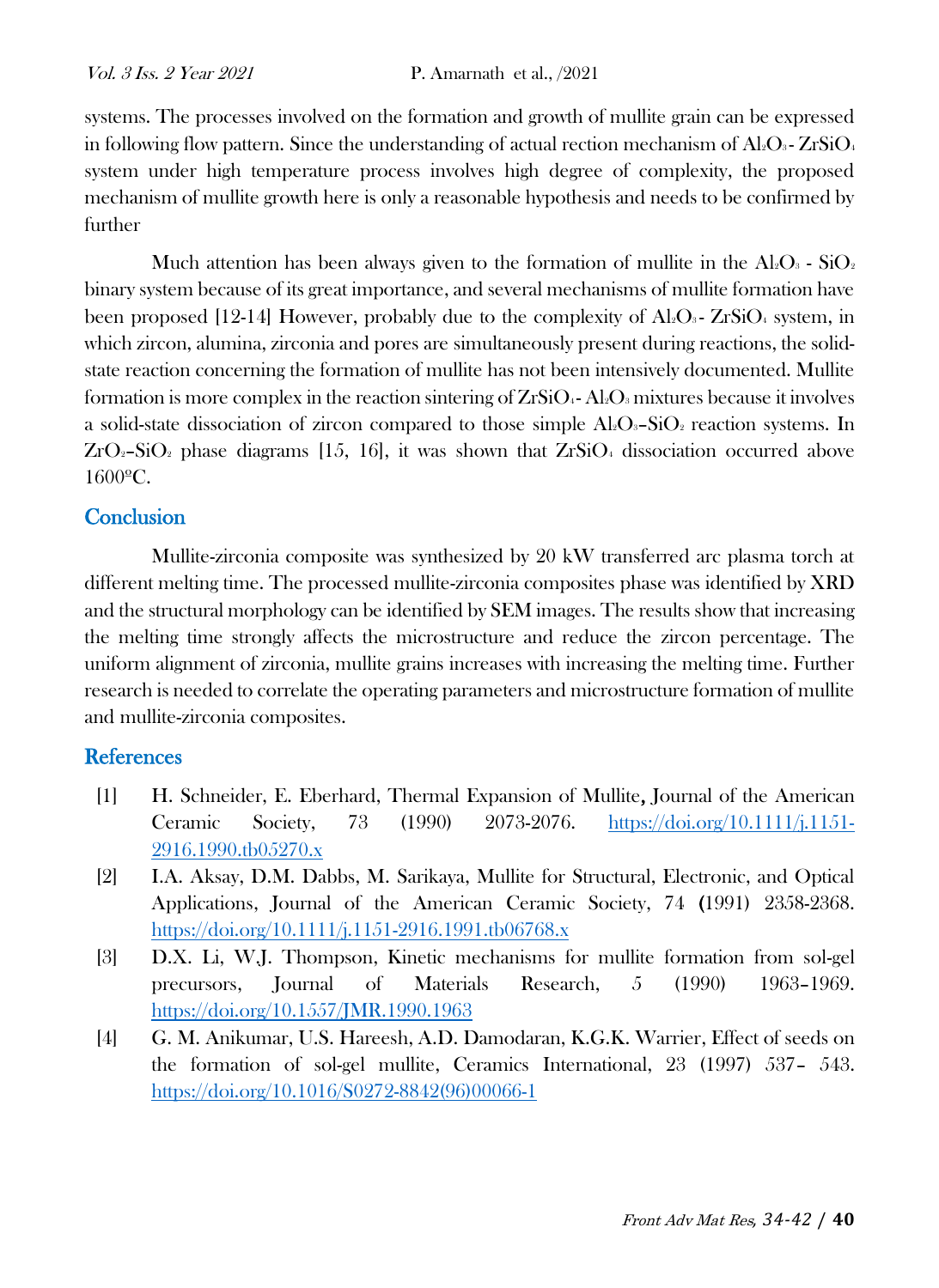- [5] P.C. Dokko, J.A. Pask, K.S. Mazdiyasni, High-Temperature Mechanical Properties of Mullite Under Compression, Journal of the American Ceramic Society, 60 (1977) 150- 155.<https://doi.org/10.1111/j.1151-2916.1977.tb15492.x>
- [6] K.A. Khor, Y. Li, Effects of mechanical alloying on the reaction sintering of  $ZrSiO_4$  and Al2O3, Materials Science and Engineering: A, 256 (1998) 271-279. [https://doi.org/10.1016/S0921-5093\(98\)00807-7](https://doi.org/10.1016/S0921-5093(98)00807-7)
- [7] **J.S. Moya, M.I.** Osendi, Effect of  $ZrO<sub>2</sub>$  (ss) in mullite on the sintering and mechanical properties of mullite/ $ZrO<sub>2</sub>$  composites, Journal of Materials Science Letters, 2 (1983) 599-601.<https://doi.org/10.1007/BF00719870>
- [8] E. Di Rupo, M.R. Anseau, R.J. Brook, Reaction sintering: correlation between densification and reaction, Journal of Materials Science, 14 (1979) 2924-2928. <https://doi.org/10.1007/BF00611476>
- [9] M. Holstrom, T. Chartier, P. Boch, Reaction-sintered ZrO2-mullite composites, Materials Science and Engineering: A, 109 (1989) 105-109. [https://doi.org/10.1016/0921-5093\(89\)90572-8](https://doi.org/10.1016/0921-5093(89)90572-8)
- [10] V.S. Nagarajan, K.J. Rao, Crystallization studies of ZrO2−SiO<sup>2</sup> composite gels, Journal of Materials Science, 24 (1989) 2140–2146.<https://doi.org/10.1007/BF02385434>
- [11] S.W. Wang, X.X. Huang, J.K. Guo, Mechanical properties and microstructure of ZrO2– SiO<sup>2</sup> composite, Journal of Materials Science, 32 (1997) 197–201. <https://doi.org/10.1023/A:1018556006201>
- [12] W. Wei, J.W. Halloran, Transformation Kinetics of Diphasic Aluminosilicate Gels, Journal of the American Ceramic Society, 71 (1988) 581– 587. <https://doi.org/10.1111/j.1151-2916.1988.tb05923.x>
- [13] I.A. Aksay, J.A. Pask, The Silica-Alumina System: Stable and Metastable Equilibria at 1.0 Atmosphere, Science, 183 (1974) 69–71. <https://doi.org/10.1126/science.183.4120.69>
- [14] S. Sundaresan, I.A. Aksay, Mullitization of Diphasic Aluminosilicate Gels, Journal of the American Ceramic Society, 74 (1991) 2388–2392. [https://doi.org/10.1111/j.1151-](https://doi.org/10.1111/j.1151-2916.1991.tb06773.x) [2916.1991.tb06773.x](https://doi.org/10.1111/j.1151-2916.1991.tb06773.x)
- [15] C.E. Curtis, H.G. Sowman, Investigation of the Thermal Dissociation, Reassociation, and Synthesis of Zircon, Journal of the American Ceramic Society, 36 (1953) 190– 198. <https://doi.org/10.1111/j.1151-2916.1953.tb12865.x>
- [16] P. Doerner, L.J. Gauckler, H. Krieg, H.L. Lukas, G. Petzow, J. Weiss, (1987) Phase Diagrams for Ceramists, vol. VI, The American Ceramic Society, US, 188.

Funding: No funding was received for conducting this study.

Conflict of interest: The authors have no conflicts of interest to declare that they are relevant to the content of this article.